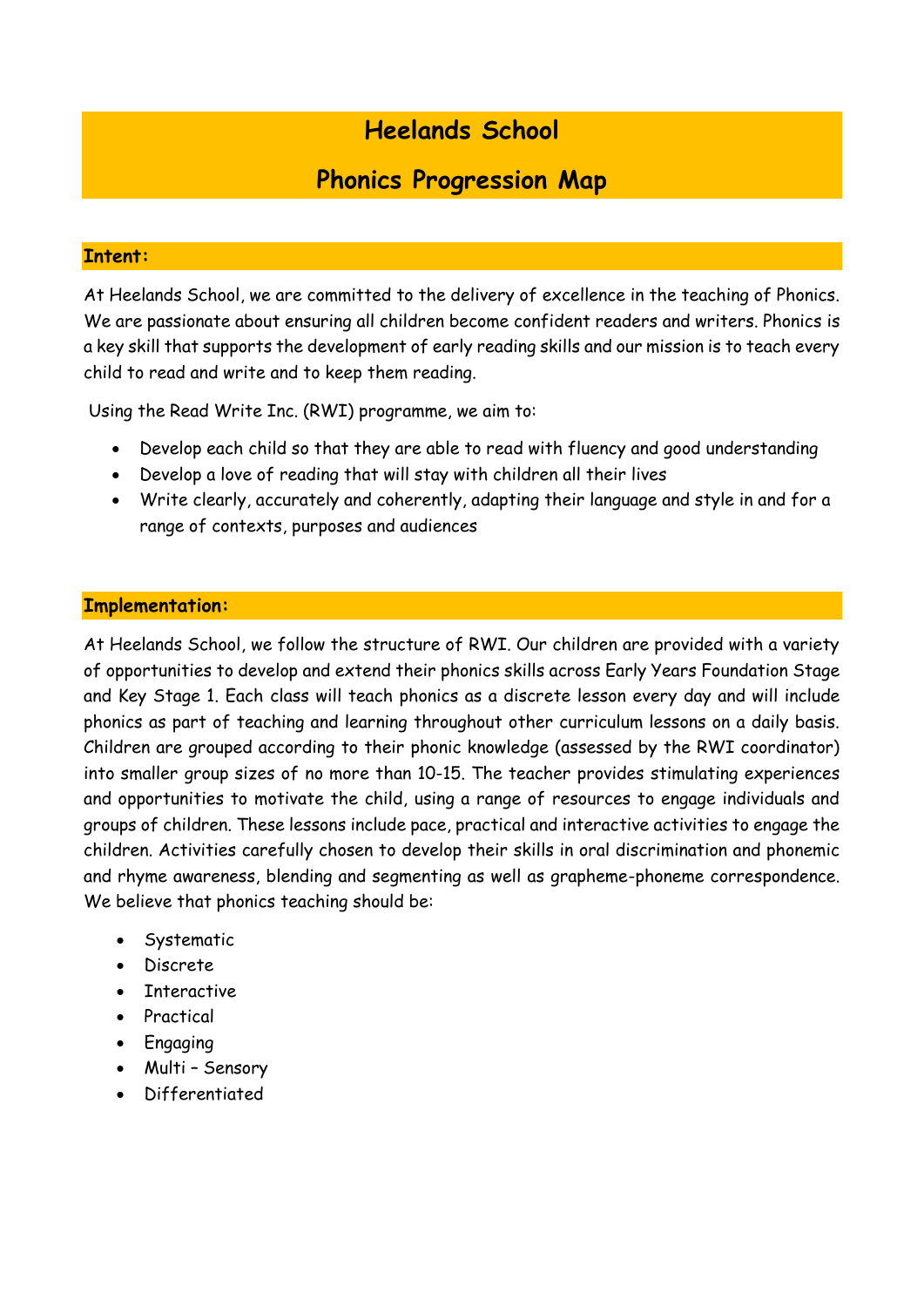#### **Impact**

Through implementing the above and careful monitoring by the RWI coordinator:

- Pupils will be confident in their phonic knowledge
- Pupils will be able to blend and segment words confidently
- Pupils pass the Phonics Screening Test
- Pupils learn to love reading through fun but challenging phonic activities
- A culture where a secure knowledge of phonic sounds enables reading for pleasure as part of our reading curriculum.

**Age Related Expectations for the end of the school year: By the end of EYFS children should:**

- read and understand simple sentences
- use phonic knowledge to decode common words and read them aloud accurately.
- confidently read by sight some tricky words
- use phonic knowledge to write words in a way which matches how the sounds are said
- write some irregular common words

# **By the end of Year 1 children should:**

- apply phonic knowledge and skill as the prime approach to reading unfamiliar words that are not completely decodable
- read many common exception words fluently
- read phonically decodable three-syllable words
- read a range of age-appropriate texts fluently
- demonstrate understanding of age-appropriate texts
- read decodable words that end -s, -es, -ing, -ed, -er, -est
- say the correct sound to grapheme for all the 40+ phonemes

## **By the end of Year 2 children should:**

- read accurately most words of two or more syllables
- read most words containing common suffixes
- read and spell most common exception words for year 2
- read words accurately and fluently without overt sounding and blending
- sound out most unfamiliar words accurately, without hesitation
- segment spoken words into phonemes and represent these by graphemes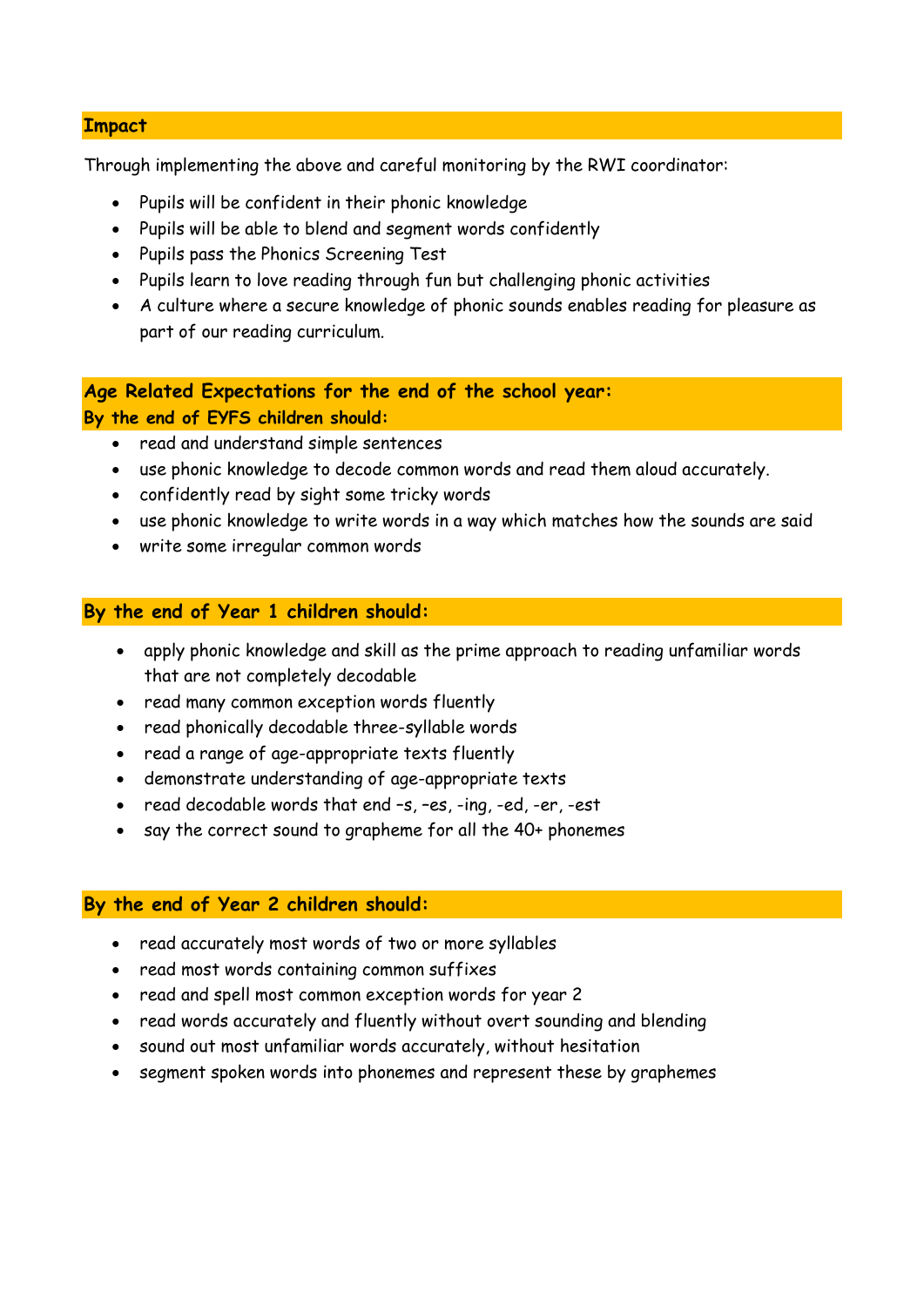#### **Intervention**

After a child's needs have been assessed, children who still need extra support to develop their phonic knowledge across Key Stage 1 are identified and targeted for intervention.

## **Inclusion**

All children have equal access to the curriculum as expressed in our Equal Opportunities Policy. We will ensure that phonics is accessible to pupils by:

- Setting suitable learning objectives and differentiated success criteria
- Responding to the variety of learning styles
- Overcoming potential barriers of individuals and groups, monitored by analysing pupil outcomes throughout the school to ensure that there is no disparity between groups.

## **More Able**

In phonics, staff will develop weekly plans to ensure pupils who are identified as more able in reading and achieving exceptionally high levels of achievement are catered for. For these pupils accelerated learning experiences where programmes of study from the next school phase are accessed. These children are often streamed into Phonics groups that are in different year groups depending on their phonic ability.

#### **Assessment**

Assessment is regarded as an integral part of teaching and learning and is a continuous process. We strive to make our assessment purposeful, allowing us to match the correct level of work to the needs of the pupils, thus benefiting the pupils and ensuring progress. It is the class teacher's responsibility to keep track of the progress made by all children in their class, regardless of their phonic ability.

#### **Assessment for Learning:**

We continually assess our pupils and recording their progress. Information for assessment is gathered in various ways: talking to children, asking questions, observations, setting specific tasks. Teachers use this assessment information to plan further work and set new targets.

## **Assessment of Learning:**

The attainment and progress of children in phonics is assessed regularly across the year. RWI is assessed every half term by the RWI co-ordinator/lead. This is carried out on the RWI assessment sheets which are held in a folder for each Year group EYFS-Year 2. This information is passed up to next year group at the start of a new academic year.

This RWI assessment along with the Phonics screening mock is collaborated to form new RWI groups which are re-arranged half termly. The RWI co-ordinator/lead will provide all group teachers with an individual gap analysis of sounds for each child to work on for that half term, as well as their starting point for this half term.